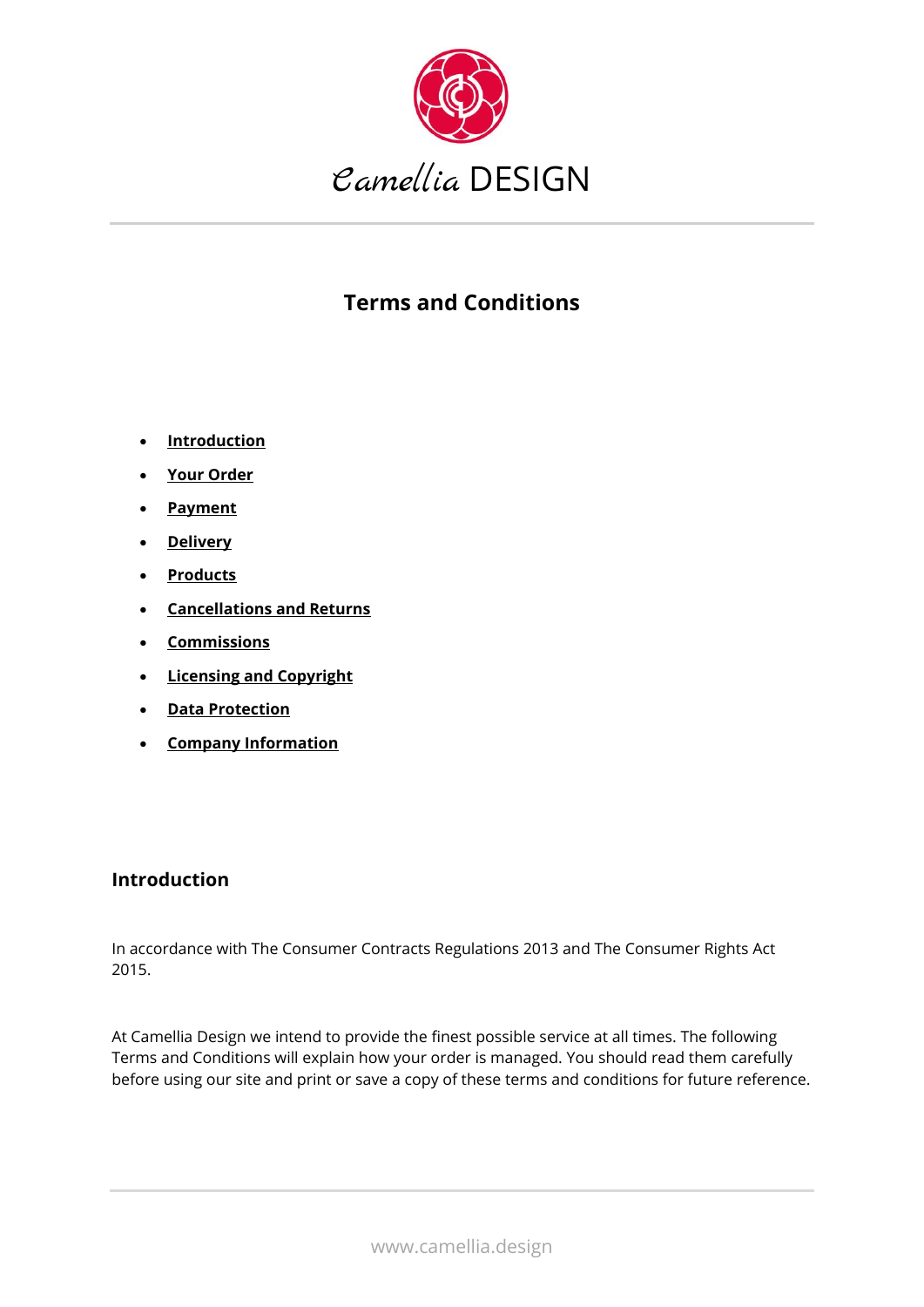

By using this website, you have read our Copyright Policy and you are agreeing to our Terms and Conditions. By purchasing through this website, you are entering into a legally binding contract with us. Please seek independent advice if you are unsure of your rights and obligations.

All information on this website is given in good faith and Camellia Design cannot accept responsibility for the information or its use or misuse.

If you are under 18 and wish to use this site, you must obtain the permission of a parent or guardian and be supervised by them to use this site.

It is your responsibility to read the terms and conditions on each occasion you use this website and your continued use of the website shall signify your acceptance to be bound by the latest terms and conditions. We reserve the right to change these terms and conditions at any time.

If you require assistance with a purchase, please e-mail **[orders@camellia.design](mailto:Orders@camellia.design)** or alternatively phone: **07599 221 224**.

#### **Your Order**

All orders that you place using this website will be subject to acceptance in accordance with these terms and conditions.

By placing an order through this website, you declare that:

- You have read and accepted to out terms and conditions.
- You are legally capable of entering into a binding contract.
- You are at least 18 years old.
- You are a legal resident in the UK.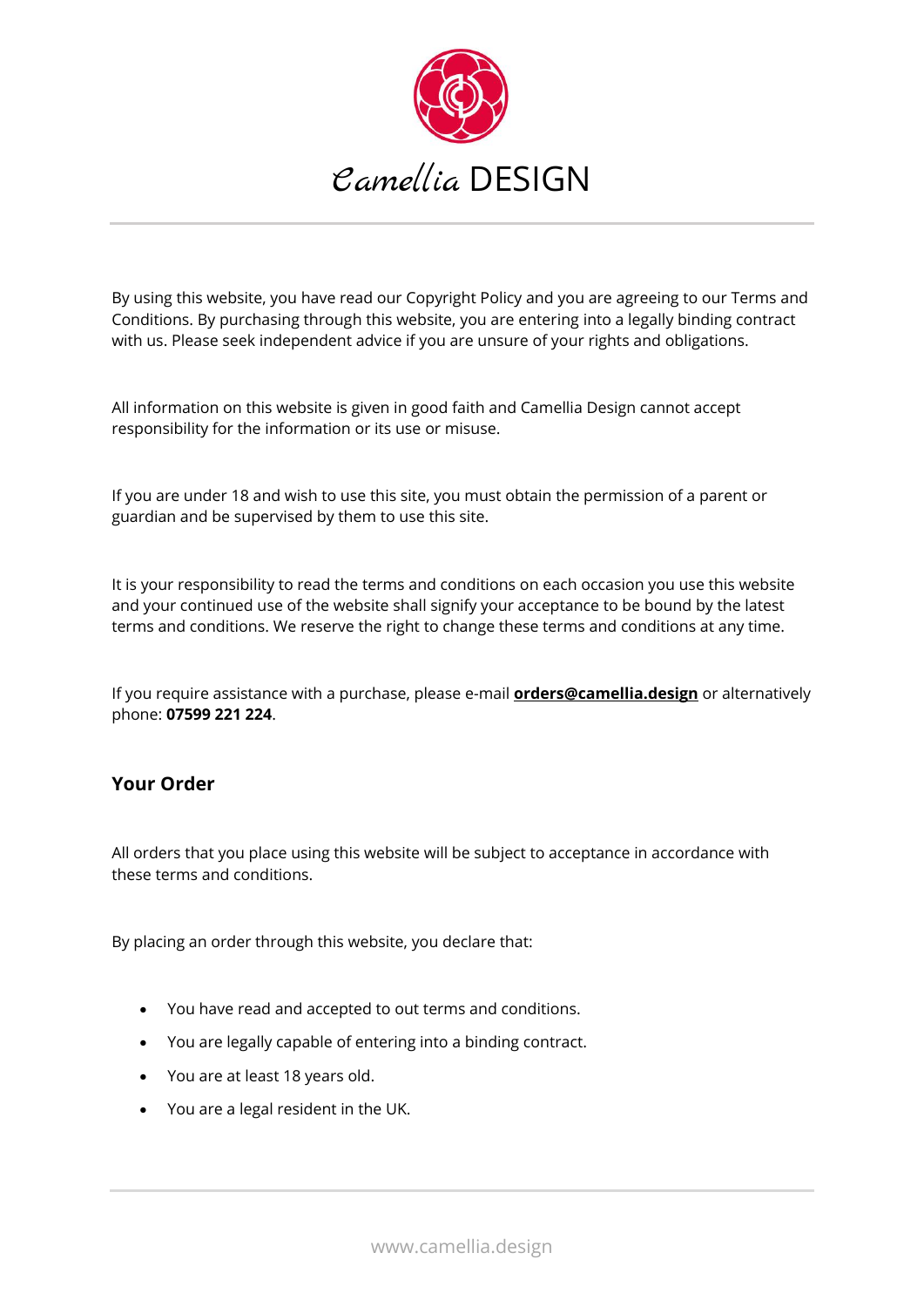

- You are accessing our site from the UK.
- You have read our Privacy Policy and Agree to its terms
- You have read our Copyright Policy and Agree to its terms

We acknowledge receipt of all orders immediately by email. This is to acknowledge that we have received your Order and that we will be processing it. This acknowledgement of your order does not guarantee the availability of the products. This acknowledgement does not mean that we have legally accepted your Order. Acceptance of your Order and the completion of the Contract will take place when we despatch the Products to You.

If you receive an email for an Order which you did not place, or if the details in the email are incorrect contact us immediately at **[orders@camellia.design](mailto:Orders@camellia.design)** or alternatively phone: **07599 221 224**.

By placing your online order, you are inviting us to enter into a contract with you to supply the goods you have selected at the price indicated on the website. The products, information and pricing displayed on our Website are only an invitation to place an Order and do not constitute a binding offer by us to purchase the products at that price. We endeavour to ensure that all our web prices and descriptions are accurate and up to date, nevertheless occasional errors may occur. When we process your order, we will check the details and if we discover any pricing or specification error, we will notify you immediately and give you the choice to proceed with your order at the correct price and specification or to cancel your order and obtain a full refund. If we do not receive a response to this notification within seven days, we will cancel the order and issue a refund of your payment.

## **Payment**

We take payment from your card or PayPal account at the time we receive your order. Online payments may be made by debit and credit cards or PayPal. We do not accept payments over the phone. Your payment is processed using an independent company's secure payment processing system. We do not see or have access to any of your payment card information at any time. Additional Terms and Conditions for payments made by PayPal can be found at **[www.paypal.co.uk](http://www.paypal.co.uk/)**.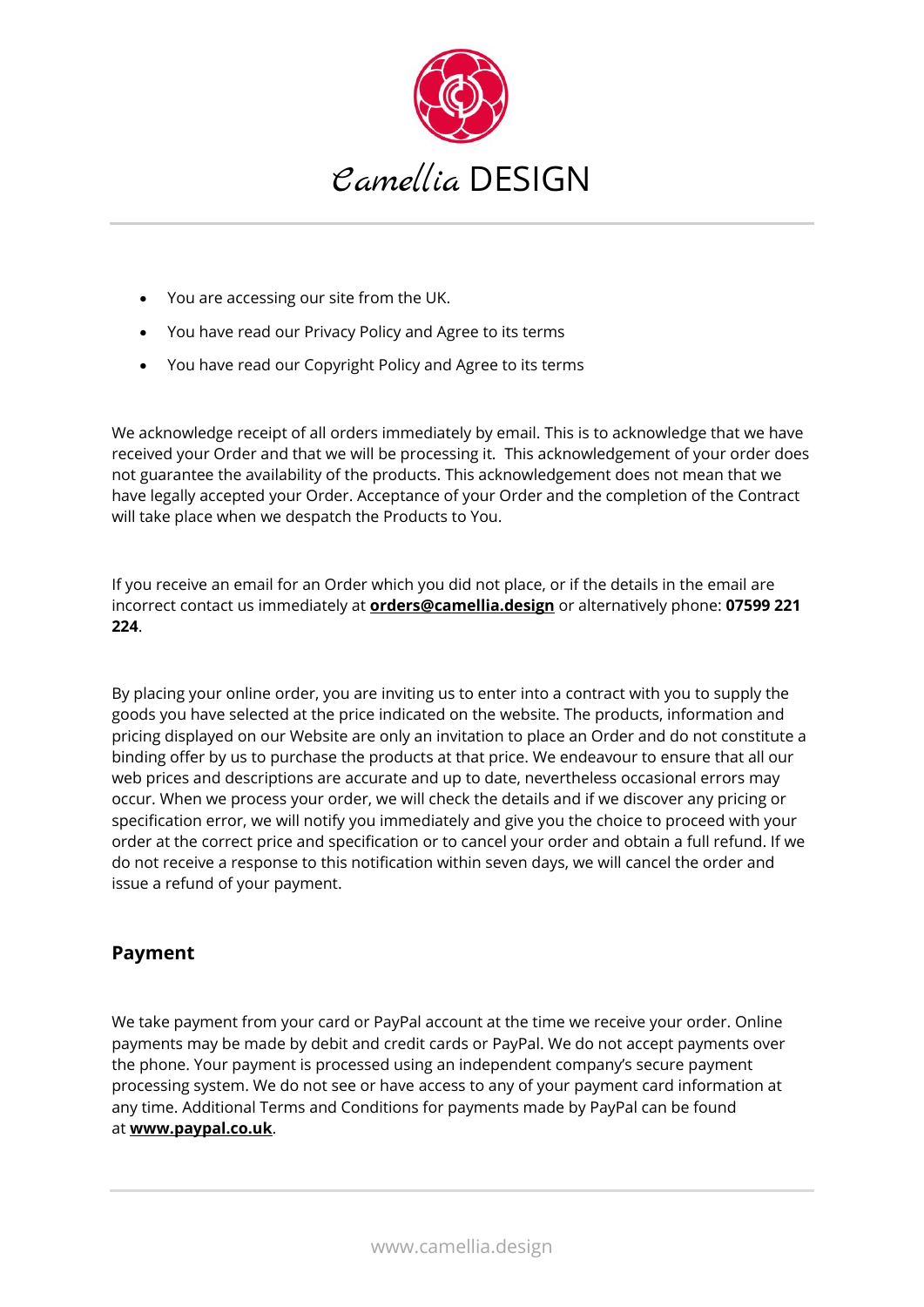

## **Delivery**

We aim to deliver within 10 Working Days of your placement of an order.

The delivery service on this website is only for delivery of products to customers within mainland UK addresses.

Estimated delivery dates are given in good faith but cannot be guaranteed. We will not accept liability for any losses incurred as a result of delivery times. Time is not of the essence of the contract. If the expected delivery time exceeds 30 days, you may cancel your order and receive a full refund on your order.

Please check the products you receive against your Order and confirm they are all present and correct, and they are the correct colour and size. Please examined the products for apparent faults or damage at the time of delivery. If you have any concerns on inspection, please contact us immediately at **[orders@camellia.design](mailto:Orders@camellia.design)** or alternatively phone: **07599 221 224**.

In the unlikely event that your goods are damaged, defective or incorrect, genuine complaints will be dealt with in good faith. We shall make good any shortage, replace or repair any damaged or defective goods, or refund to you the amount you paid for the goods in question provided that any missing items or damage is noted on the courier documentation at the time of delivery. However, your rights may be adversely affected if you do not contact us as soon as possible.

Risk of loss and damage of products passes to you on the date when the products are delivered or on the date of the first attempted delivery by us.

Our courier will make three attempts to deliver your parcel. If a courier arrives at your address and is unable to deliver on the arranged delivery date because; no one is there to accept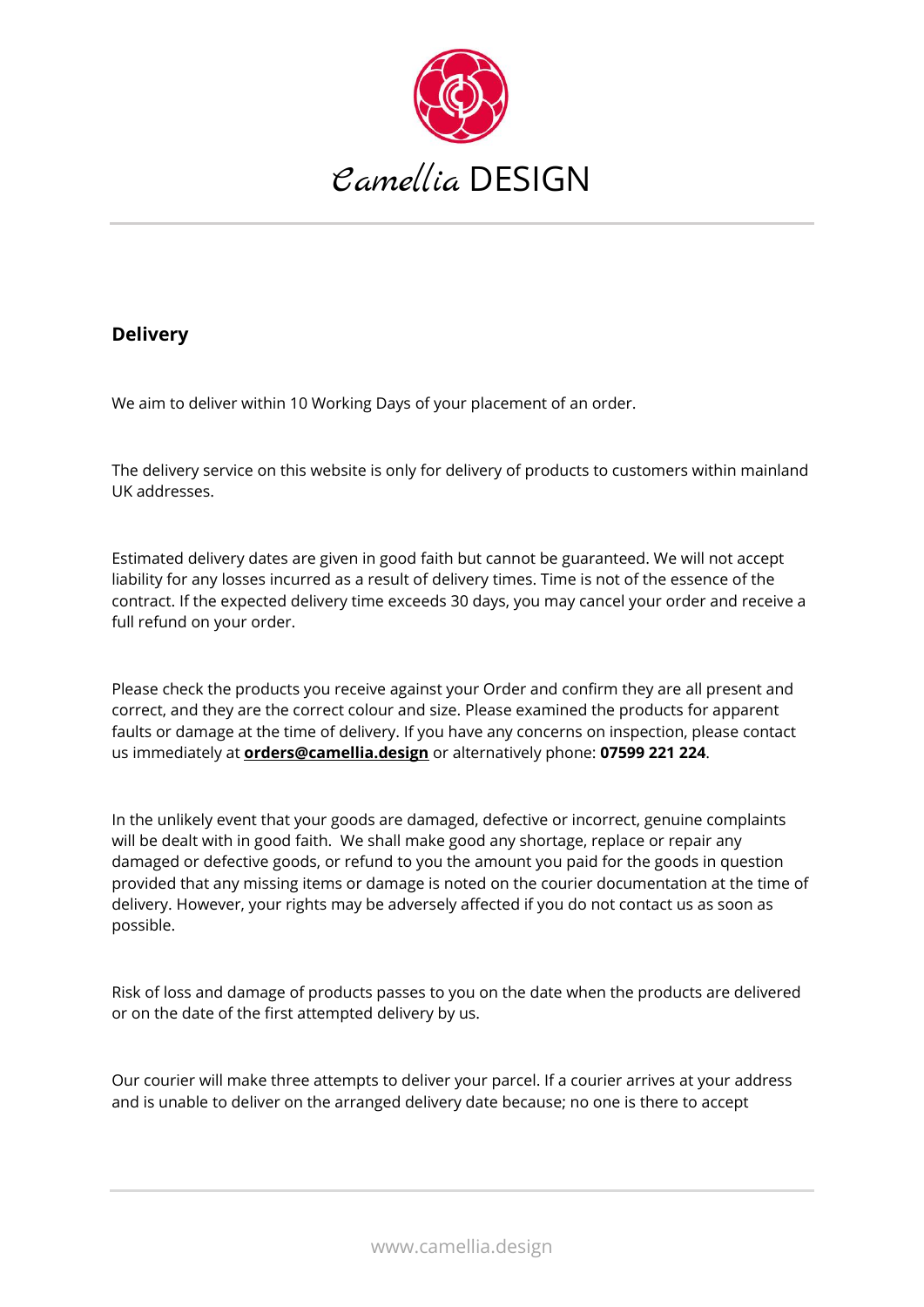

delivery, you refuse to sign or you refuse delivery or for any reason other than damage. You will be liable for the cost of the failed delivery attempt and any subsequent re-delivery charge.

If you have made no attempt to contact us within 2 working days after the delivery has been refused for any reason other than damage which must be noted on the courier documentation at the time of delivery. The goods will automatically be returned to us and you will be liable for all delivery costs incurred. Read more on **[Delivery](https://www.camellia.design/delivery)**.

### **Products**

Colour

Please be aware that there may be a slight variation in shade and pattern when we digitally reproduce product images. We aim to represent the colours of our products as accurately as possible, however this may also be affected by your monitor or your printer.

We ensure that the goods we supply are of the material and quality stated, and conform within reasonable parameters to the online sample.

#### **Cancellations and Returns**

You are entering into a "Distance Sale" by purchasing over the internet. Your normal statutory rights apply; in addition, you also have the right to cancel the contract up to fourteen days after the date your order is delivered to you. However, this right does **NOT** apply to products specifically made to your specifications, this includes commissions and All of our prints which are printed to order, and for this reason are non-refundable.

However, if your goods have not been dispatched and you wish to cancel your order, please contact us at **[orders@camellia.design](mailto:Orders@camellia.design)** or alternatively phone: **07599 221 224** as soon as possible. We will check the status of your order and do our best to accommodate your request.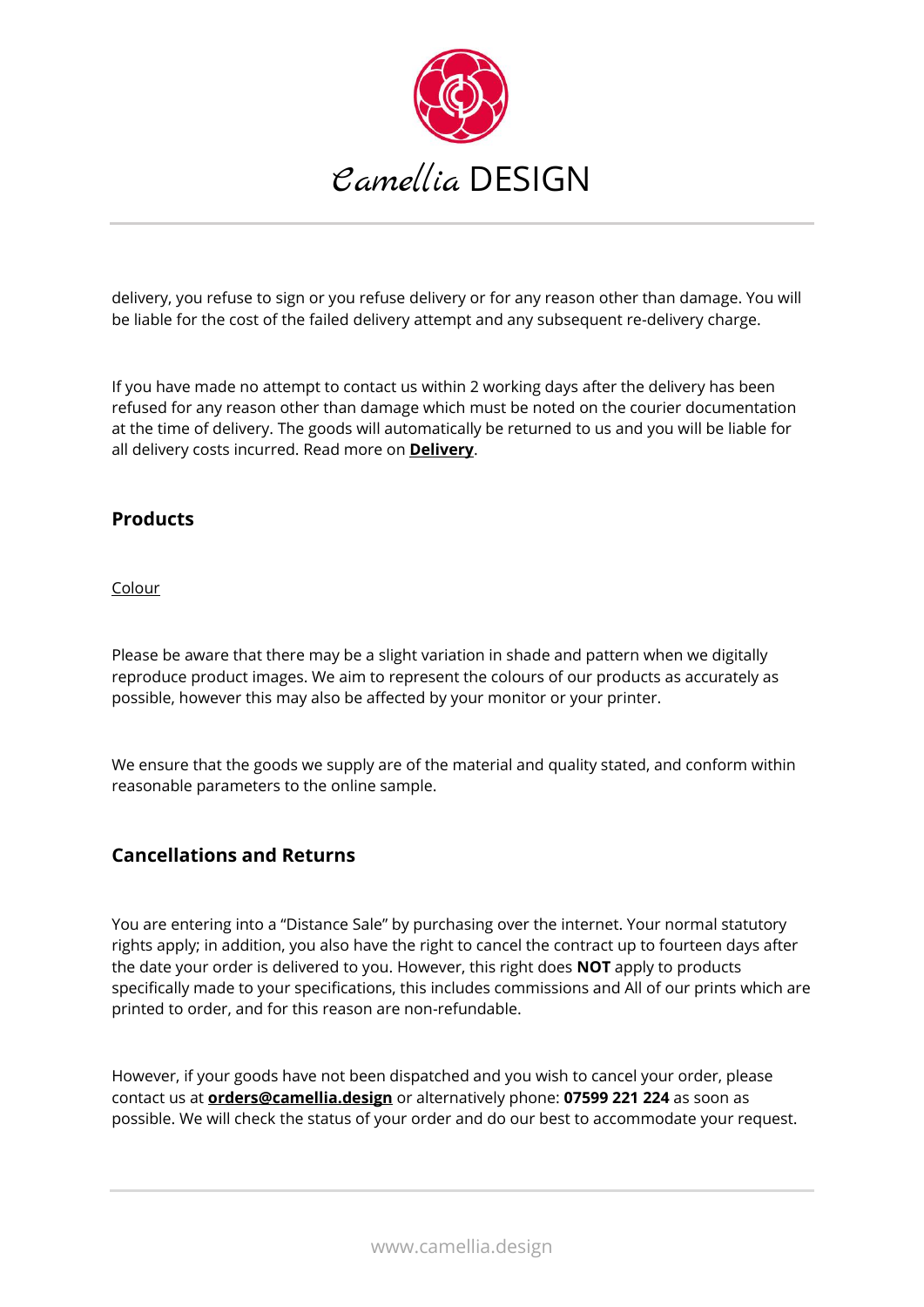

Please see our **[Returns Policy](https://www.camellia.design/returns-policy)** for further details.

#### **Commissions**

Our Commission services allows you to commission original work directly from the artist. This is a creative ongoing process and will require your engaging in communication with the artist.

By accessing Camellia Design and commissioning original artwork, you are agreeing to our Terms and Conditions and you have read our Commissions policy. When purchasing through this website you are entering into a legally binding contract with us. Please seek independent advice if you are unsure of your rights and obligations.

Please see our **[Commissions policy](https://www.camellia.design/comissions-policy)** conditions for further details.

#### **Licensing and Copyright**

You may not use any samples of work provided by artists on our site without first gaining their permission. You may not use art you have commissioned through Camellia Designs for commercial purposes without first obtaining written permission from your artist. Please see our **[Copyright policy](https://www.camellia.design/copyright-policy)**.

#### **Data Protection**

All data is stored and treated with complete confidentiality and in accordance with the legal provisions of the Data Protection Act 1998. More details regarding use of data can be found in our **[Privacy Policy](https://www.camellia.design/privicy-policy)**.